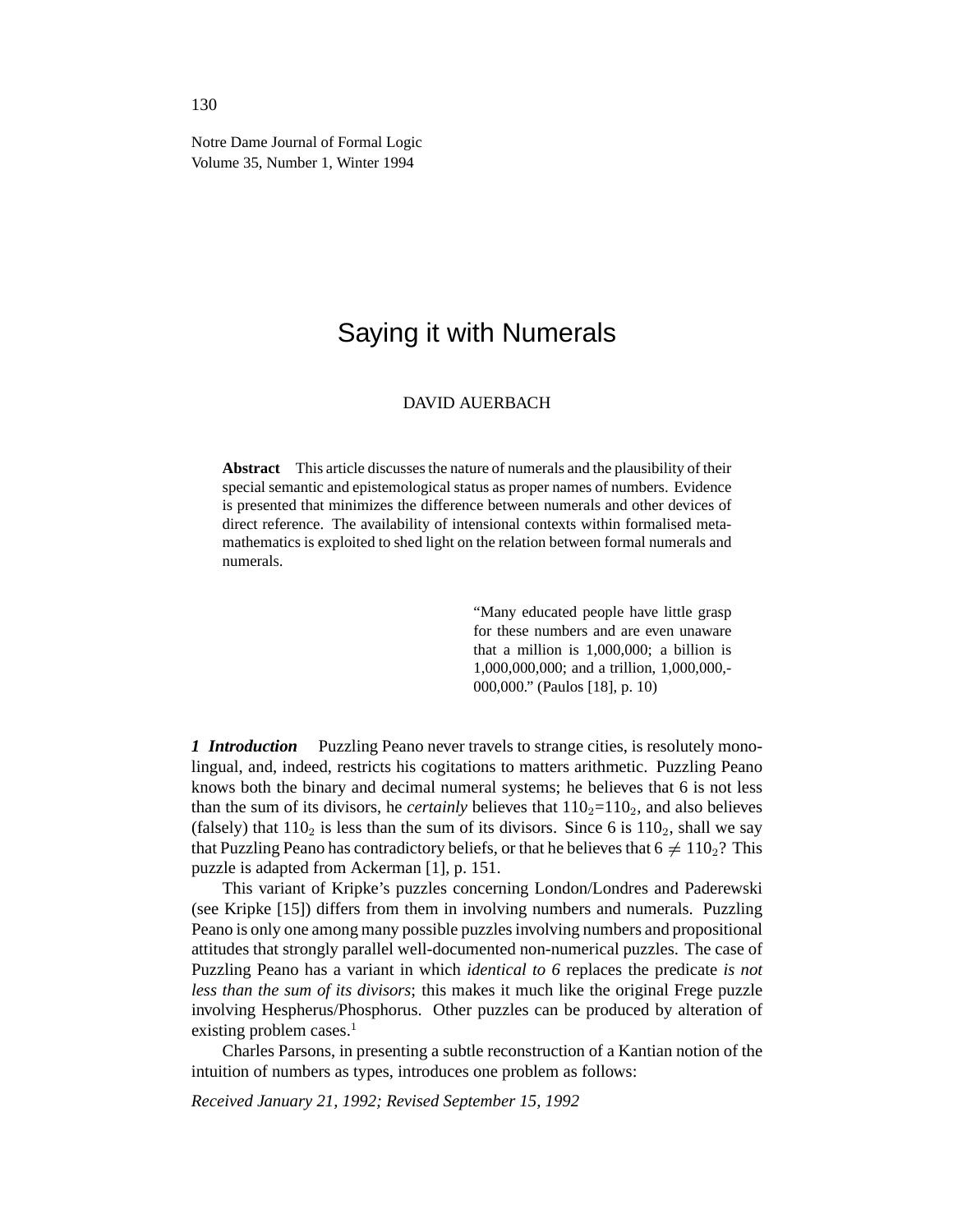[A] problem is cognitive relations, including *de re* propositional attitudes; if I see on a blackboard the formula " $(x)(\neg x = 0 \rightarrow \exists y(x = Sy))$ ", I do not see the number that corresponds to it under some arithmetization of the syntax of firstorder arithmetic. (Parsons [17], p. 161)

Here we see another puzzle involving propositional attitude and reference to numbers, this time in the context of arithmetization. It should be no surprise that reference to numbers and reference to formulas and formalisms are connected; in fact, the trick, as Parsons' problem suggests, is to pull them apart a bit.

Before turning explicitly to numerical puzzles of propositional attitude, I sketch the common ground of the arithmetic and non-arithmetic cases.

*1.1* Although Kripke's Puzzle and Puzzling Peano are presented as *de dicto* puzzles, they have their *de re* cousins. The *de dicto* puzzles get their plausibility from the same semantic intuitions about proper names that inform certain *de re* inference patterns. Indeed, the logico-linguistic intuitions supporting *de re* reference are no weaker in the case of numbers, and other abstract objects, than in the case of Ortcutt and his ilk. From:

Edna believes that 6 is the smallest perfect number.

it follows that 6 is such that Edna believes it to be the smallest perfect number. This latter does not follow from:

Edna believes that the smallest perfect number is the smallest perfect number.

A related phenomenon is the divergence in meaning (and, in appropriate contexts, truth value) of "Edna believes that some number is the smallest perfect number" and "There is some number such that Edna believes it is the smallest perfect number."

Or so go some essential underlying intuitions which an account of *de re* propositional attitudes about numbers should either explain or explain away. Similar linguistic intuitions support the inference that **P** (Peano Arithmetic) is believed by Edna to be consistent from:

Edna believes that **P** is consistent,

but not from:

Edna believes that the largest consistent subsystem of **P** is consistent.

(Although **P** is the largest consistent subsystem of **P**.)

David Kaplan, in his classic work on *de re* attitudes, (Kaplan [14]), is not entirely neglectful of numbers; yet his remarks are not entirely satisfactory. Kaplan's account of *de re* reference to numbers rests on the notion of a *standard name*:

A standard name is one whose denotation is fixed on logical, or perhaps I should say linguistic, grounds alone. ([14], p. 222)

Kaplan adds to this:

Numerals and quotation names are prominent among the standard names. . . . [W]hat is at stake is not pure reference in the absence of any descriptive structure, but rather reference freed of *empirical* vicissitudes. ([14], p. 222)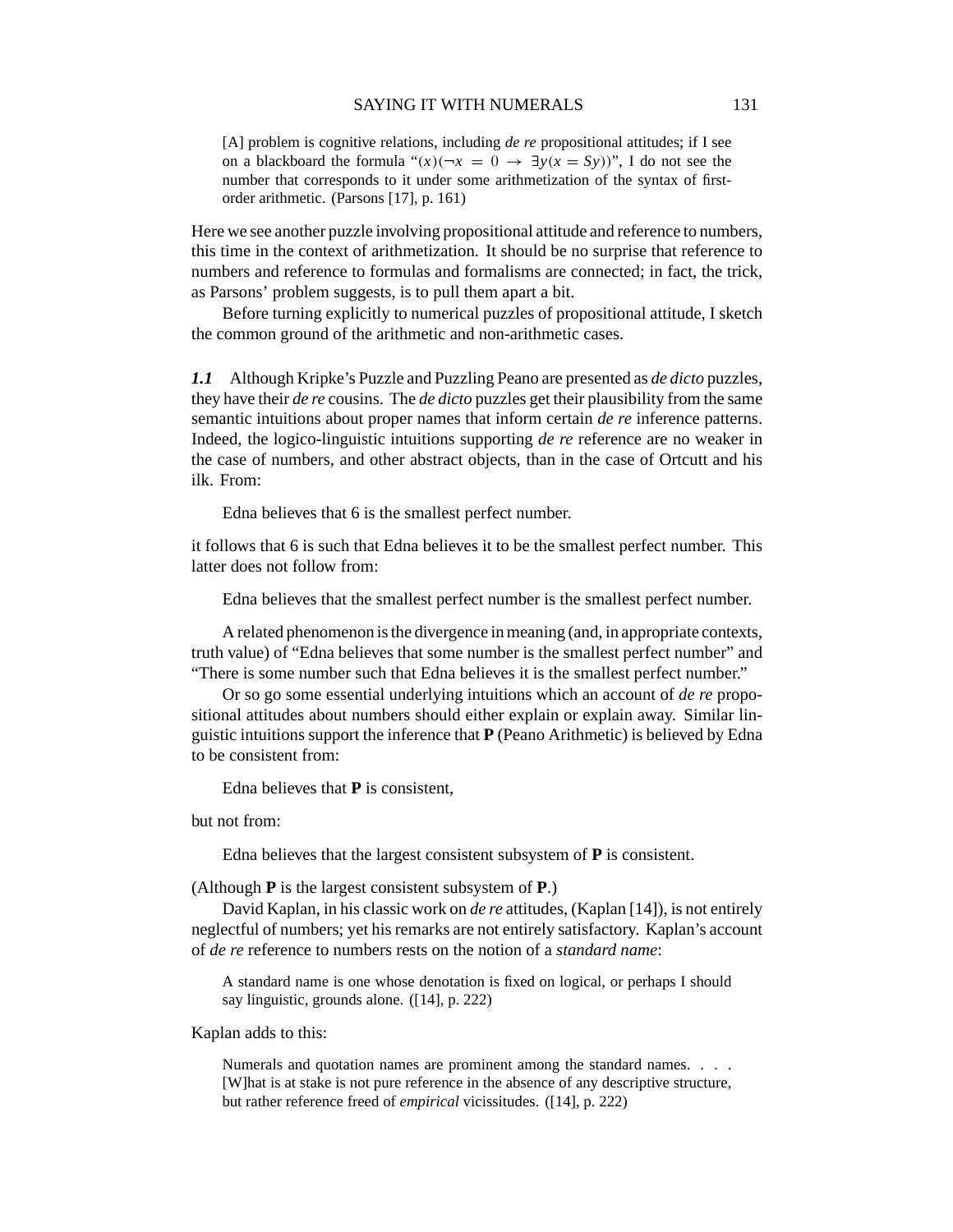Two pages later, he states: "Numerals are reliable; they always pick out the same number."

Kaplan's discussion makes it seem that these are intended as sufficient, as well as necessary, conditions for exportation. Furthermore, as Ackerman notes, ${}^{2}$  Kaplan seems to think that the standard name account extends readily, though restrictively, to belief: "The same trick would work for **Bel**, if Ralph would confine his cogitations to numbers and expressions,"([14], p. 225). Kaplan's *examples*, numerals and quotation names, are unobjectionable; his characterization of the notion of a standard name, however, admits descriptions like 'the smallest perfect number'—a description which surely refers free of "empirical vicissitudes". His first characterization, "denotation fixed on . . . linguistic grounds alone," is narrower and more plausible. Ackerman amends Kaplan's account by replacing his characterization with his examples. In this way she accommodates some basic intuitions that Kaplan's account violates.

*1.2* Kaplan's asides aside, one reason that detailed consideration of *de re* reference to abstract objects has been largely neglected in the literature is that, despite the seamlessness of our logico-semantic intuitions, reference to abstract objects appears cut from a different cloth than reference to concrete objects. This owes to a vague epistemic intuition—that having a *de re* propositional attitude entails a certain epistemic *rapport* with the object of the attitude. As a principle of direct reference, the rapport requirement is most often applied negatively: to defeat a putative case of a *de re* propositional attitude construct a context where the relevant *rapport* is missing.<sup>3</sup> Moreover, it is a requirement that the singular term whose exportation is in question plays an essential role in "... [getting] one more *en rapport* epistemically." (Ackerman [1], p. 147). While it remains unclear what precisely the relationship between our logico/semantic intuitions and our epistemic intuitions is, epistemic considerations are sometimes deployed to defeat a claim of *de re* belief.

One can infer from "Edna believes that 6 is even" that Edna believes of 6 that it is even. Our confidence, such as it is, in this inference seems to stem from purely semantical/grammatical knowledge superficially innocent of epistemological considerations. The surest method for establishing absence of the necessary *rapport* is to establish the non-existence of the *res* in question. In the case of numbers a robust tradition utilizes the (more dubious) converse principle. That is, one argues for the absence of the necessary *rapport* and concludes the non-existence of the *res*, or at least the non-existence of a *de re* attitude. Given the state of theories of appropriate *rapports*, it is not clear that this form of argument should be very worrisome. Indeed, I will suggest the availability of a more unitary account of *rapport vis a` vis* numbers (and certain other abstract objects) than is evidently available for cities, people, etc.

Ackerman's proposal, after rejection of some views that do not respect the intuitive data, is that *contra* Kaplan, only some standard names will support exportation and quantifying in: namely, numerals. As it stands though, this amounts to sacrificing an account with some theoretical content in favor of a class of clear examples. As Ackerman herself notes, an adequate account would need to answer two central questions:

- 1. What are numerals?
- 2. What makes them special, semantically and epistemically?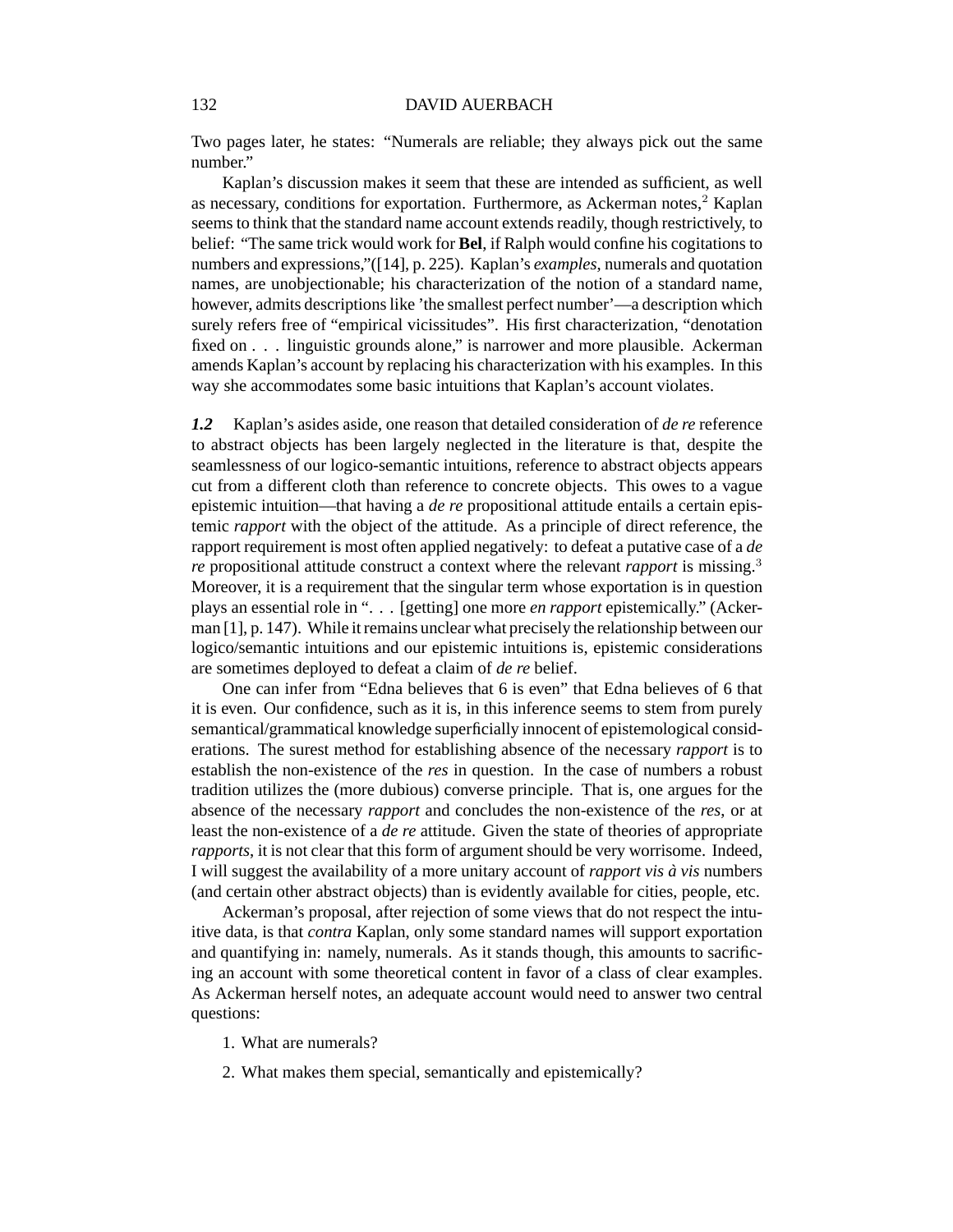"But what is special about what is expressed by numerals as compared with other standard names?.... [T]here seems to be a sense in which a numeral directly specifies the position of its referent in the progression of numbers. ." (Ackerman [1] p. 151)

The view that numerals are rigid designators is widespread; it is also well-known that belief contexts are not as well-behaved as the alethic modalities regarding rigid designation. Thus, even if Kaplan's Ralph were to restrict his cogitations to numbers, the belief context would cause trouble for the standard name account. The restriction of terms to the numerals still leaves puzzling cases about belief and knowledge. Indeed, Puzzling Peano is just another case of a phenomenon briefly canvassed by Kaplan—"the possibility of a single person bearing distinct exportable names not believed to name the same thing." Analogous cases abound, even with those paradigms of exportability, indexicals.<sup>4</sup>

In the years since Kaplan's paper puzzles and theories of direct reference have been widely published. The line I will take is, loosely stated, as follows: co-referential directly referential terms contribute identically to the propositional content of sentences in which they occur, but "guises" mediate certain relations that people can bear to the designated object, and hence to the propositional content.<sup>5</sup> The relationship, left unspecified here, between a guise and its object can be thought of as; *gives an analysis of* ; *is the mode of presentation of* ; *is the sense of* ; or possibly *fixes the reference of*, depending on the particular theory embraced. Theories can differ widely as to the nature of guises—guises could be grammatical structure or clusters of descriptions. My goal is to point out the most plausible candidate guise for the special case of numerals.

*2.1* In English the candidates for standard, exportable names for numbers seem to be the arabic numerals in various bases, and the interesting assortment of expressions in English that "canonically" name numbers. Thus '6', '110 $_2$ ', 'six' may all be numerals; it may even be that 'six' is just an alternate spelling of '6'.<sup>6</sup> What makes these numerals?—is there an account more illuminating than mere appeal to our intuitions that these will support exportation? The contrast of '6' with '3+3' and with 'the smallest perfect number' suggest that syntactic simplicity may play a role. It may, but the sense of 'syntactic simplicity' is going to have to be complicated; for in what sense of "syntactically simple" is '3+3' not simple, but '13248384873' and even ' $110<sub>2</sub>$ ' simple?

A few words about the simplicity of base 10 notation may be in order. Base 10 notation is so useful because it is a place notation; which is to say that its expressions are (disguised) polynomials, not simple, and subject to the handy laws of polynomial manipulation. One might say that decimal notation has a dual aspect—and it is only its "successor" aspect, not its full polynomial structure, that is playing a role in *de re* ascriptions. (See the discussion of **0**, **S0**, **SS0**, ... below.) A more linguistically sophisticated discussion would differentiate between compositionality of lexical items and true syntactic compositionality. In this respect objecting to numerals as proper names because of their place notational aspect is like objecting to quotation names as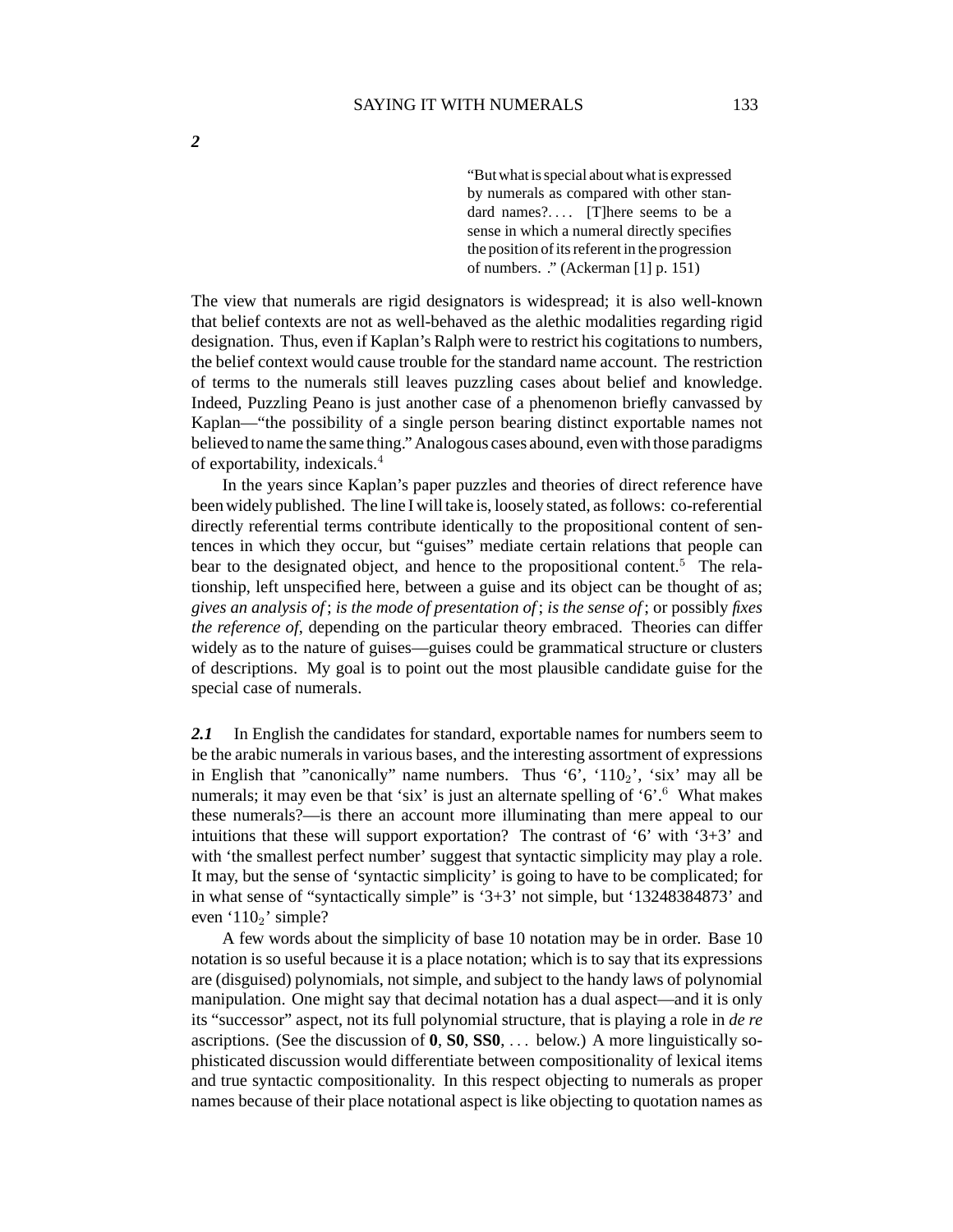proper names because of their blatant structure, (see Mark Richard [20]). The case of Gödel numbering renders this analogy even more cogent.

My strategy is to review how intensional facts are handled within standard formalized theories of arithmetic and then to see how much can be transferred to natural language. It is thus fortunate that we can locate intensional contexts within mathematics—in particular metamathematics. Going back, at least, to Feferman's rigorous treatment of the Gödel Second Incompleteness Theorem and continuing with the various modal treatments, we do find a rich source of intensionality within classical metamathematics. The formalization *in arithmetic* of "It is provable that...," occasioned by the Gödel Second Theorem, will provide our source of examples.<sup>7</sup> But first some preliminaries on formal numerals.

2.2 In formalizations of arithmetic it is common to refer to the "standard numerals". There are two notions employed in our formalization practice. On one notion, we single out an arbitrary infinite set of primitive constants (0-place function symbols), referring to them by not so arbitrary meta-linguistic names:  $c_1$ ,  $c_2$ ,  $c_3$ ,.... The relevant assignments, infinitely many, are given by  $I(c_n)=n$ .

Using the other notion gives the standard numerals syntactic structure. The numerals are **0**, **S0**, **SS0**, ..., or some such, where  $I(0) = 0$  and  $I(S) =$  the successor function.<sup>8</sup> Our more usual formalizations of arithmetic are in this vein. Choosing the first method, in the presence of the successor function, results in competitors for the role of standard numeral for 2.

On the second account standard numerals are not syntactically simple, and on the first account the assignment is parasitic on the notion of an inductive sequence in the meta-language. Moreover, every number will have many, infinitely many, terms that name it according to the standard interpretation. Nothing said so far about our formalization practice awards the standard numerals any special status, other than, perhaps, the meta-linguistic stipulation: "These are the standard numerals".

Of course we have left out something. Our interest is partly in the logical behavior of our numerals, and we have omitted the deductive apparatus from our sketch of a formalism. The standard numerals will play a special role in any adequate formalization. Thus, consider Peano arithmetic. In formalizing that every number except 0 is a successor, the standard numeral for 0 is used. More centrally, in the statement of induction we see both **0** and **Sx** making canonical appearances. Here we see a proof-theoretic distinction marking the standard numerals. But it is one that requires us to take the particulars of the formalization seriously—to regard the formal objects in question as distinguished by their axiomatization and not by the set of theorems. This observation will be reinforced below; for the present it should be noted that in a formalization with a rich(-enough) term-forming capability not every true identity between terms will be derivable.<sup>9</sup> This last implies that in axiomatizations that deviate from the usual only in that non-standard "numerals" replace the standard numerals, the usual *axioms* may not be derivable. Such a system would surely represent knowledge distinct from Peano arithmetic. In section 5, an example in this spirit is developed.

*2.3* Returning to method one, which formalized standard numerals as syntactic simples, we see that it has numerous defects, for our present purposes. (1) We still have to axiomatize the relation of such simples to functionally constructed ones.<sup>10</sup> (2)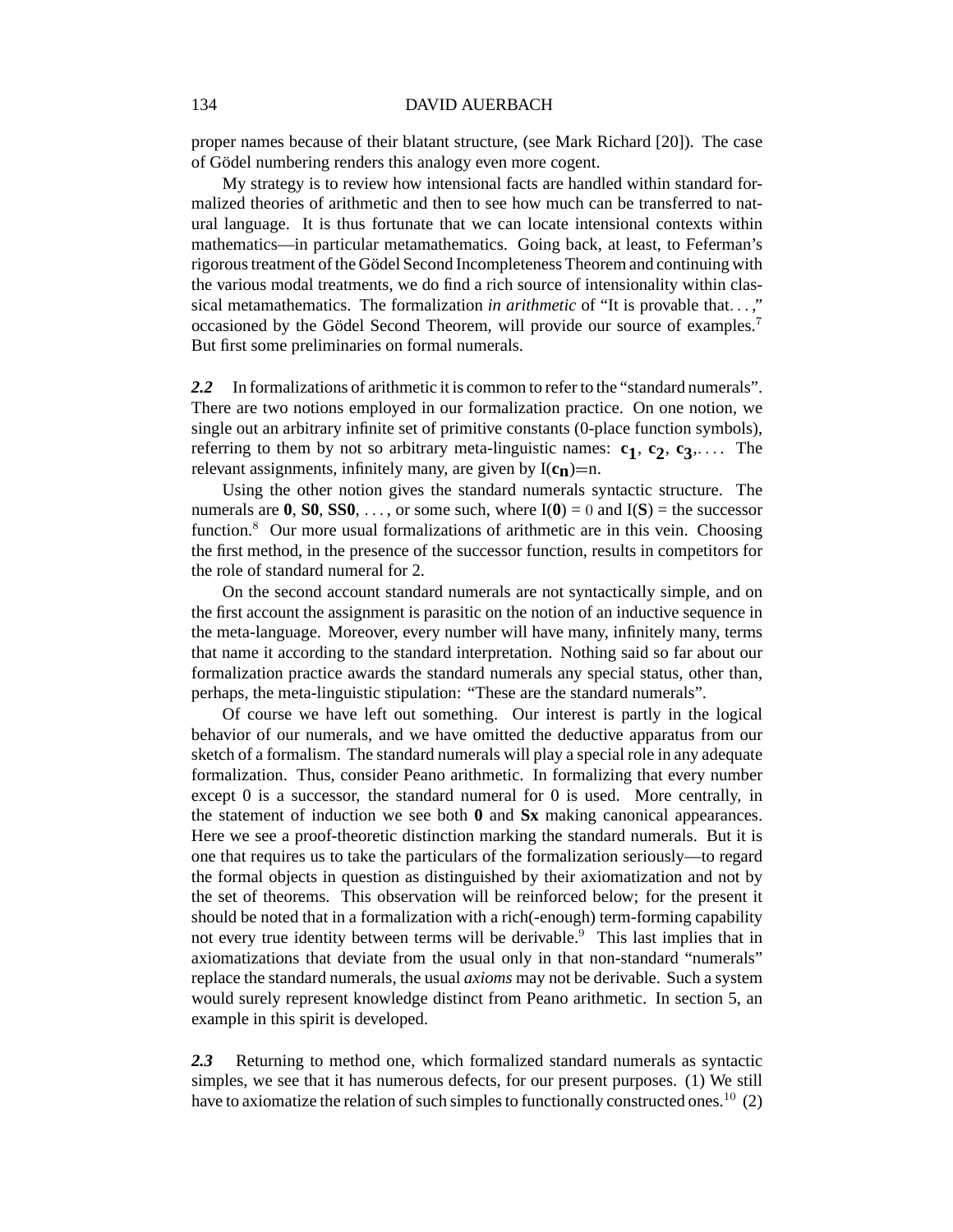There is an element of "cheating" involved since the productive nature of the naming rule is really just shifted to the meta-language. (3) Formalizing the relevant facts about numerals results in the *de facto* importation of method two into the formalism. (This, in effect, elaborates defect 2).

Let us, then, fix our attention on a standard formalization of Peano arithmetic, **P**, with **0** and **S** appearing in the axioms and induction scheme, with  $+$  and  $\cdot$  as two-place function constants. I will refer to **0**, **S0**, **SS0**, etc. as the standard numerals. As a conceptually important terminological convention I use 'derivable', 'derivability', etc., to express a property of formulas of a formalism and 'provable', 'provability', etc., to express a property of propositions. Thus: Gödel *proved* the First Incompleteness Theorem for **P** and claimed that its formalization could be *derived* in **P**.

*3* To this point I have raised the possibility that the behavior of formal numerals may aid in explicating two entwined semantic phenomena: exportable terms and the formal representation of arithmetic dicta. I have noted a proof-theoretic distinction concerning our standard numerals; **0** and **S**, by their mere appearance in the axioms, play a special role in the axiomatization of **P**. As noted above, there can easily be terms whose co-designation with some standard numeral will be underivable in the formalism. This is but one ramification of the Gödel Theorems; the price of repairing all such "weaknesses" will be inconsistency. For present purposes, this "weakness" is not just a necessary fact, but a semantically desirable one. As an initial step toward establishing the latter, we look at some propositional attitudes and arithmetic dicta.

A rich stock of examples is extractable from the proof-theoretic skeleton supporting the Gödel Theorems. We will add to our sample *dicta*, in order to bring these examples to bear. Consider formal objects of various syntactic categories as associated with numbers by some usual Gödel numbering. This correspondence makes no mention of the axiomatization of **P**; the same old interpretation of **P** now induces a way of reading the formulas of **P** as syntactic remarks. It is, of course, a different collection of predicates of (conservative extensions of) **P** that will be of interest; typically, those whose extensions are the usual syntactic categories. One useful way of looking at this Gödel-numbering procedure, one which keeps the ontology of numbers, leaves the interpretation (*extensionally* construed) the same but alters the standard specification of the interpretation. Crucial to this Gödelization is the fact that **P** is unchanged, its model-theoretic interpretation is unchanged, and only the names have been changed to permit *dicta* about formalisms,  $P$  in particular.<sup>11</sup>

Edna has taken enough logic courses to acquire, coincidentally, exactly that set of beliefs about formalisms that are provable in **P**. She retains her arithmetic beliefs, which are represented by exactly the same formulas, albeit with respect to a different specification of the interpretation of  $P^{12}$  Now, let Edna acquire yet another belief; the belief that **P** is consistent. Now this belief is representable, with respect to our Gödelization, as a formula of **P**. It is well-known (although not to Edna until just now) that such a formula is not derivable in **P**; although **P** can't prove this either. Let  $P+$  be P with P is consistent added as an axiom; that is,  $P+$  represents Edna's current beliefs about **P**. 13

*3.1* Edna's situation differs from Ralph's. Ralph is a competent speaker of English and has had a short and dismal introduction to logic. He has seen a formalization of Peano arithmetic, and has been introduced to the idea of a subsystem of **P**. <sup>14</sup> Ralph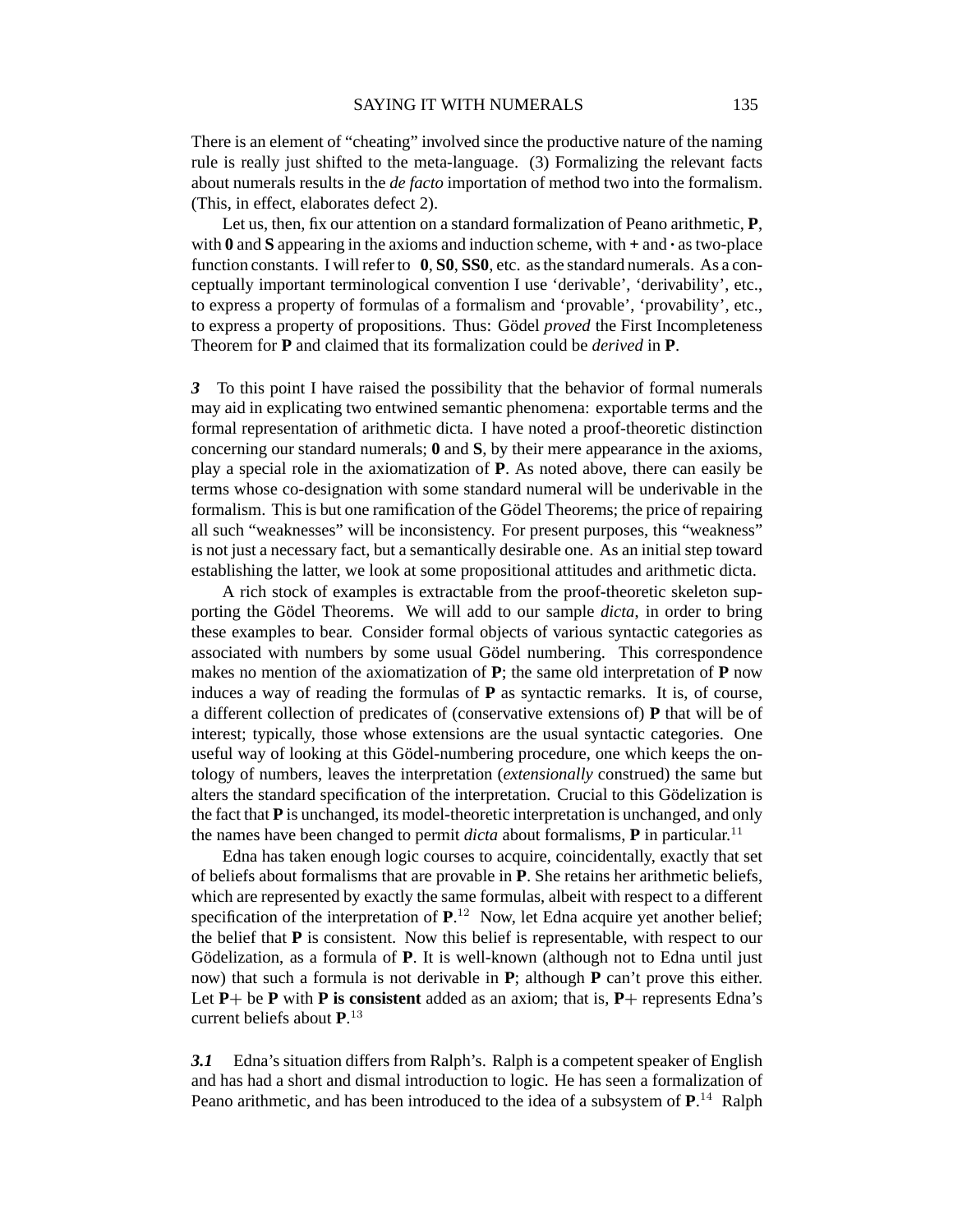believes that the largest consistent subsystem of **P** is consistent, this being a somewhat easy belief to come by. Edna's belief that **P** is consistent and Ralph's belief that the largest consistent subsystem of **P** is consistent are radically different beliefs, although **P** is the largest consistent subsystem of **P**. Note that '**P** is consistent' and 'The largest consistent subsystem of **P** is consistent' differ only by a co-extensive term.

Returning, at last, to the *de re* arena, it seems that in Edna's case, but not in Ralph's, we would accede to exportation. That is, Edna believes *of* **P** that it is consistent while Ralph fails to hold such a *de re* belief.

That this is the case is signalled, in English, by the use of a proper name like '**P**' in Edna's case, versus a Bertrand-Russell's-yacht-like definite description in Ralph's. The question now is, notwithstanding our blithe use of the bold-facing convention for picking out apposite formal representatives, whether these distinctions of *dicta*, and of suitability for exportation, can be adequately reflected in the formal machinery. The brief answer is: Yes, and they already are. Indeed, all I have been offering is a popularization of the central complication of the Gödel Second Incompleteness Theorem.<sup>15</sup> **P** *already* proves Ralph's belief, whereas  $P+$  is (extensionally) distinct from **P**. To see this requires a brief sketch of a technical treatment of the Gödel theorems. These formal treatments yield the beginnings of an account of direct reference to numbers and to formalisms.

*4* First some negative results. The most central requirement on a bold-facing mapping, a mapping from sentences, predicates, and terms of English to sentences, predicates and terms of **P** is the following:

(R1) **p** is derivable in **P** only if it is provable in **P** that p,

and perhaps

(R2) **p** is true only if p

as well.

Those who have seen a proof of the Gödel First Incompleteness Theorem might think that an appropriate and respectable notion is at hand—numeralwise expressibility.<sup>16</sup> In proving the First Incompleteness Theorem a formal predicate is constructed that numeralwise expresses *is a derivation of*, and from this predicate is constructed the famous Gödel sentence. Letting  $Pf(x,y)$  be an arbitrary predicate that numeralwise expresses *is a derivation of*, then the Gödel sentence is  $\neg \exists x P f(x,k)$ , where *k* is the Gödel number of a formula provably (in **P**) equivalent to  $\neg \exists xPf(x,k)$ . Under the syntactic "reading" of the interpretation it is natural to regard this formula as saying that that very formula is not derivable. Many formulas numeralwise express *is a derivation of*, and any of them will suffice for the First Theorem; but not all of them will suffice to support such a reading. Here's why.

In establishing the Second Theorem, half of the First Theorem is shown to be formalizable in **P**; namely the implication from the consistency to **P** to the underivability of the Gödel sentence. It is then remarked that the consequent here is provably equivalent to the Gödel sentence; hence, given that *modus ponens* is a rule of **P**, the formula formalizing the consistency of **P** must be underivable if **P** is consistent. This talk of "formalizing" is talk of the bold-facing relation. What might such a  $\text{CONF}$ look like?

*¬∃***xPf(x, 0=1**-**)** is a likely candidate, at least in general form.<sup>17</sup> Under the syntactic reading, again, it is natural to read this formula as saying that 0=1 is not provable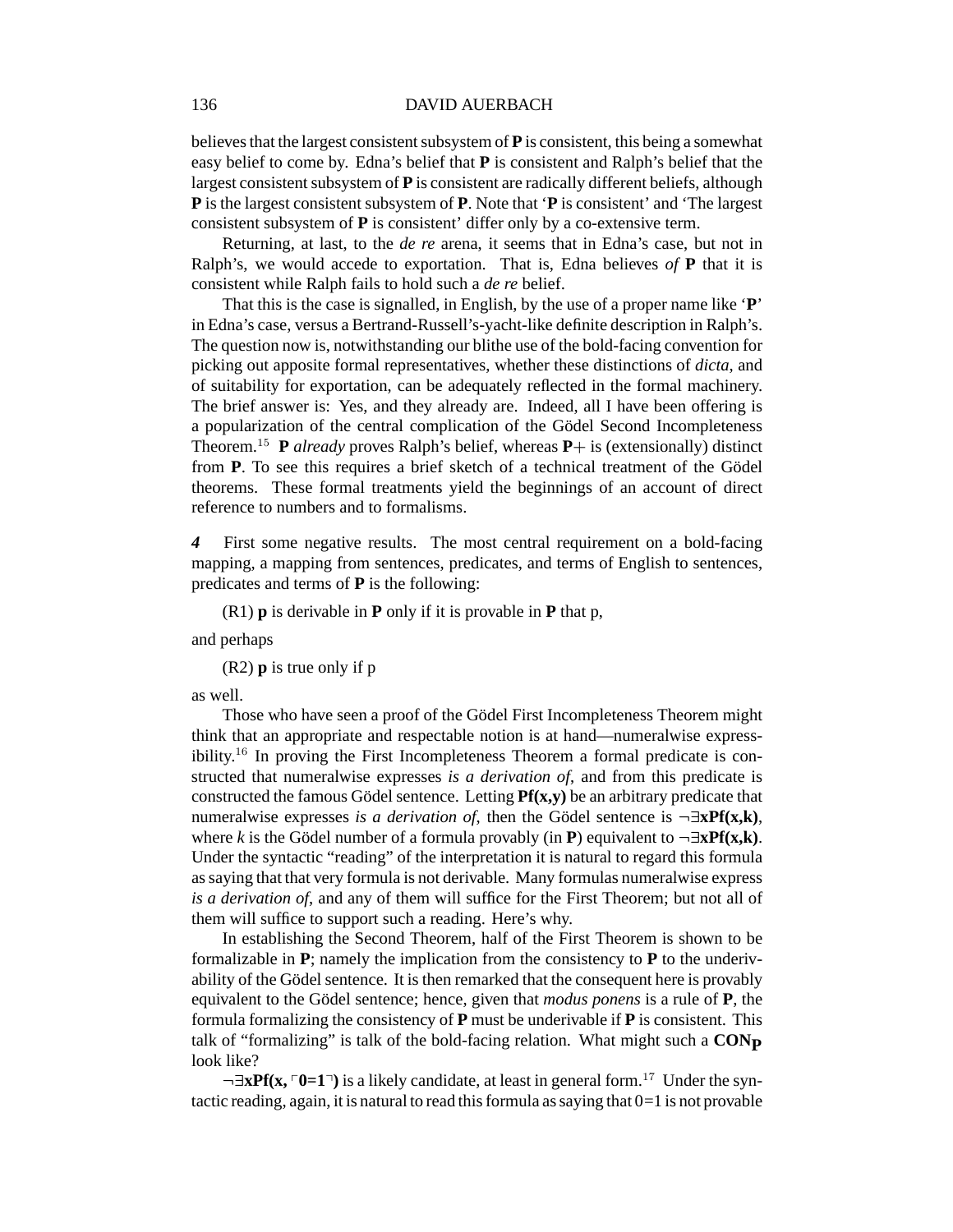(by (R1) and **0=1** is not derivable). Of course, if any formula is not derivable, the formalism is consistent; so "the" Gödel formula itself is a consistency sentence, provided it says what it seems to. Unfortunately for the fate of numeralwise expressibility as an explication of bold-facing, this candidate fails to achieve the desideratum (R1). Of the many co-extensive formulas that numeralwise express *is a derivation of* there are some deviant proof-predicates that, playing the role of **Pf** in  $\neg \exists x \textbf{Pf}(x, \ulcorner 0=1 \urcorner)$ , yield derivable formulas. To maintain  $(R1)$  in the face of this would be to deny the Gödel Second Incompleteness Theorem.<sup>18</sup>

Furthermore, considering formalisms generally, and not just **P**, (R2) is also violated. There are formalisms such that some consistency sentences constructed as above are true, yet the formalism is not consistent.

*4.1* Conveniently enough, it is reasonable transcriptions of Ralph's paltry belief that supply examples of "proof predicates" sufficient for the First Theorem, but inimical to an extensional account of *says that*.<sup>19</sup> Let **Pf**\* be

# $Pf(x,y)$  &  $\neg \exists x(x < y \& Pf(x,neg(y))$ ,

which reads "*x* is a derivation of *y* and there is no smaller derivation of the negation of *y*." **Pf** is co-extensive with **Pf** and, for consistent formalisms, numeralwise expresses what **Pf** does. A more stripped down Rosser-style predicate is **Pf\*\***:

# **Pf**(**x**,**y**) &  $\neg$ **Pf**(**x**,  $\ulcorner$ **0=1** $\urcorner$ )

The result of replacing **Pf** with either  $Pf^*$  or  $Pf^{**}$  in the "consistency" formula is a trivial theorem of logic and hence of **P**.

This dooms numeralwise expressibility as a sufficient condition for capturing *dicta*. Given how this construction mimics Ralph's simple state of mind, this is hardly unfortunate. What Ralph believes and what the deviant "consistency" sentences say might be broadly and loosely stated as: **P** is consistent, given that **P** is consistent; otherwise some subsystem is. In the context of meta-mathematics (R1) is no *ad hoc* principle; glossing the Second Incompleteness theorem as being about the *unprovability* of consistency requires that this unprovability be entailed by the *underivability* of a certain formula. The formal facts recreate, in some generality, the semantic mechanisms of "It is provable in **P** that **P** is consistent" vs. "It is provable in **P** that the largest consistent subsystem of **P** is consistent."

*4.2* Accounts that neither violate our intuitions about what formulas say nor permit the violation of the Gödel Second Theorem are to be found in rigorous proofs of the Second Theorem. By placing stricter constraints on the proof predicate than numeralwise expressibility, such proofs construct consistency formulas that are underivable (and hence can't be any of the deviant ones).

In Feferman's generalization of the Gödel Second Incompleteness Theorem the bold-facing mapping of complex syntactic notions is achieved by straightforward transcription of their (often inductive) definitions. In particular, the proof predicate is a complex formula that encodes a usual textbook definition of *is a derivation of*. The basis of such a definition is the set of axioms. What varies is the mode of presentation of the axioms.

How is this reference to the axioms handled? Many distinct open sentences will numeralwise express the same set of axioms. Only certain open sentences that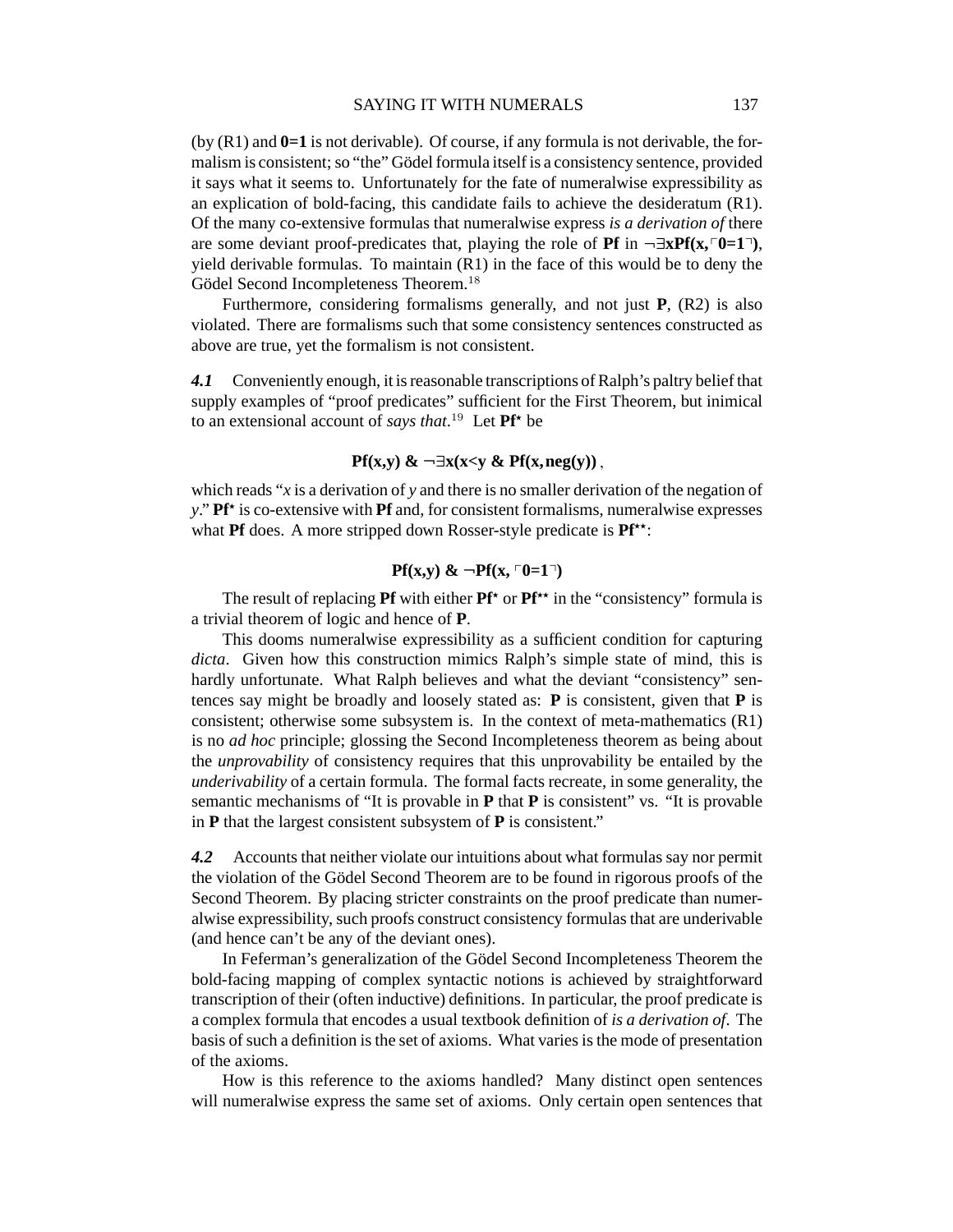numeralwise express the axioms of **P** *really* express the axioms of **P**. Feferman is able to characterize a property, being an "RE-formula", that guarantees correctness. This approach individuates formalisms by their "presentation"—and co-extensive presentations are not intersubstitutable in the context of the Second Theorem.

It is worth emphasizing that the restriction to RE-formulas is not *ad hoc* on either the positive or negative sides. The RE-formulas capture in general what Gödel went to some pains to achieve in his original paper–definitions of recursive relations whose very form guarantees their recursion-theoretic nature.<sup>20</sup>

On the negative side, we can see that the non RE-formulas pick out the axioms "accidentally", or rather, like the deviant proof predicates, *via* descriptions bizarre enough to carry a trivial assurance of consistency.

If we let these formulas represent the analyses associated with terms referring to formalisms we can describe matters as follows: If Edna believes some formalism consistent, it is worth asking: "Under what meaning?" If the meaning is non-RE, as in Ralph's case, we won't care much. If the meaning is RE then we get to ask to which coextensive formalisms her proof (or basis of belief, whatever it is) extends. If Edna's grounds are sound, all co-extensive formalisms are certainly consistent—but which are they? For RE meanings certain theorems are available concerning provable coextensiveness; in the normal case, Edna's proof will transfer *if* we can prove that the second formalism is co-extensive to Edna's. This is true even in those cases, like Ralph's, where the first description is non-RE but ours is RE. In such a case, though, we know that a proof of co-extensiveness will need, as the crucial lemma, the consistency of the formalism under an RE-description!

In sum, Feferman gives us a rigorous account of the difference between Edna's and Ralph's beliefs in terms of a property of what can aptly be called the mode of presentation of the formalism. RE-formulas permit *de re* attributions; they permit exportation of their associated terms (e.g., '**P**' in our technical English). Puns aside, this gives rise to two distinct questions:

(1) What is the connection between the canonicity of RE-formulas and the behavior of the standard numerals?

(2) Why are only certain fixings of the referent suitable for exportable terms? (Cf.: Let Alma be the smallest spy born in the 21st century).

We turn to a more transparent account of the Gödel Theorems that is designed to specifically highlight the role of numerals in proof theoretic contexts, and that will help us to link this technical material to our initial concerns.

*5* The Feferman treatment of non-deviance touches our concern with standard numerals at two places: the involvement of induction and the direct involvement of standard numerals. The definition of a derivation is, of course, an inductive one; the direct involvement of the standard numerals occurs in the definition of numeralwise expressibility *via* the occurrence of the  $\Box$  operator. For the moment, I merely point at the explicit centrality of induction and take up the non-fortuitous ubiquity of the standard numerals. I return later to the problem of induction.

Here's the strategy: Enrich the language of Peano arithmetic with extra constants  $c_1, c_2, c_3, \ldots$ , which we take to name certain numbers. These will be introduced purely semantically and various useful theorems can be proved with their aid. These constants, though syntactically primitive, will turn out *not* to be standard numerals.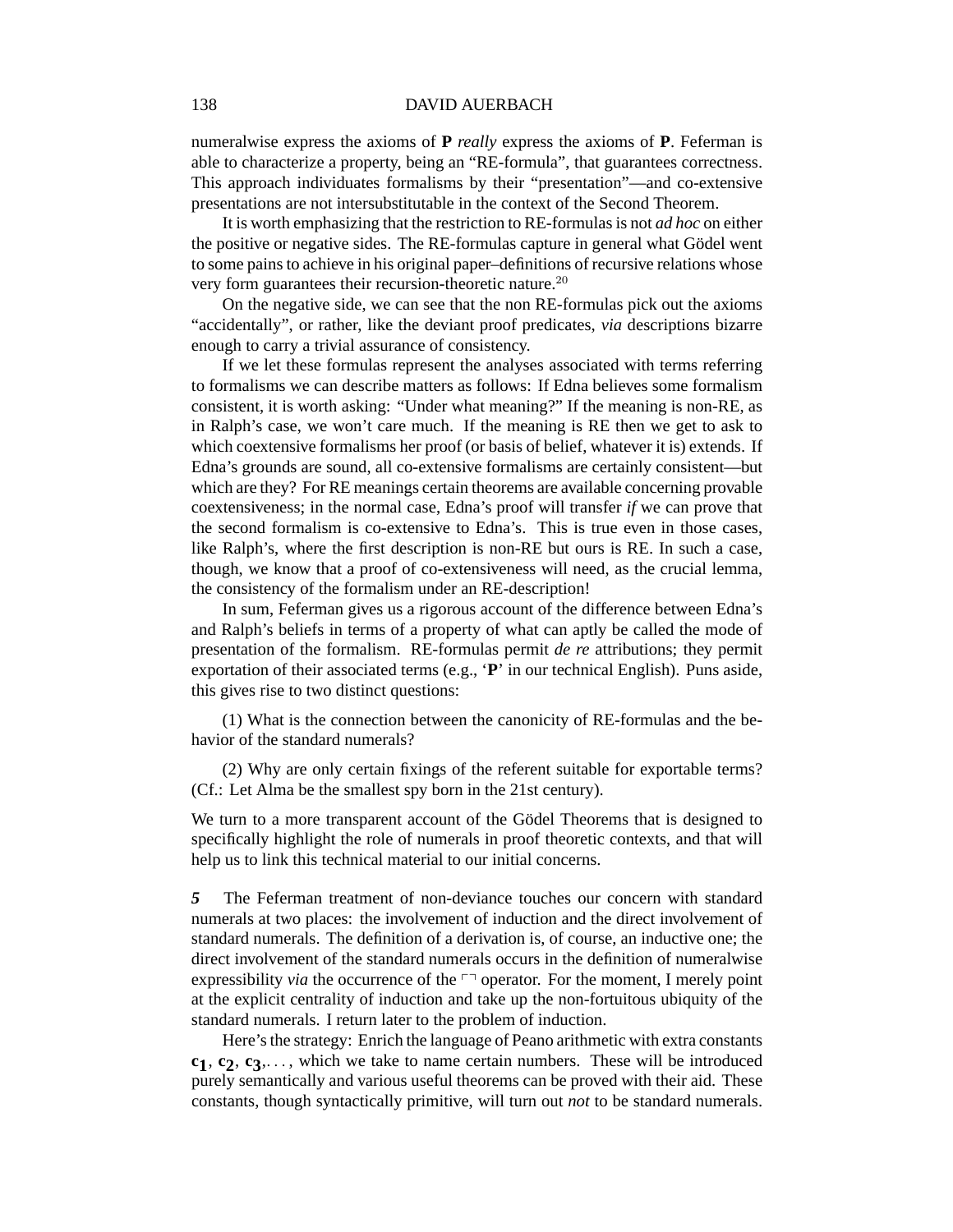This lack on their part will have consequence (or rather lack of consequence) only when we get to a theorem involving propositional attitudes—namely the Second Incompleteness Theorem.

*5.1* Consider the language of arithmetic enriched by some predicates with a specifically syntactic interpretation. Let  $D_1$  be interpreted to be true of a number *n* just in case *n* is a wff derivable from some given set of wffs that axiomatize **P** and that **neg** is interpreted as the function that takes an expression to its negation. Note that this is all at the level of interpretation and is not proof theoretic. Let  $PA^*$  be this language together with new constants  $c_1$ , $c_2$ ,  $c_3$ , . . . . Let  $\varphi_1(x)$ ,  $\varphi_2(x)$ , . . . be all the wffs of PA<sup> $\star$ </sup> with *x* as sole free variable. Interpret  $\mathbf{c}_i$  as follows:

$$
I(c_i) = \varphi_i(c_i)
$$

**Lemma 5.1** (Fixed Point Lemma) *For every*  $\varphi_i$  *there is a wff* **S** *and a constant* **c** *such that;*

 $I(\varphi_i(\mathbf{c}) \equiv \mathbf{S}) = \text{TRUE}$  and  $I(\mathbf{c}) = \mathbf{S}$ .

That is, for every property of expressions (expressible in the language of arithmetic), there is a sentence (of the language of arithmetic) that "says that" it (that sentence) has the property. At the moment, this is based only on the specification of the interpretation; the proof-theoretic enforcement of such an interpretation is to come.

*Proof:* The proof of the Fixed Point Lemma is made trivial by the choice of I(c<sub>i</sub>). For let  $\mathbf{c} = \mathbf{c}_i$ ,  $\mathbf{S} = \varphi_i(\mathbf{c}_i)$ . Then  $I(\mathbf{c}_i) = \varphi_i(\mathbf{c}_i)^{21}$ 

Let  $D_2t_1t_2$  hold just in case  $I(t_1)$  is a derivation of  $I(t_2)$ . Further:

 $(\star)$  Let  $D_2$  numeralwise express *is a derivation of*.

Let **Thm x** be  $\exists yD_2yx$ . For some *g*,  $\neg$ **Thm x** is  $\varphi$ **g**. Let **G** be  $\varphi$ **gcg**, i.e.  $\neg \exists yD_2ycg$ . Suppose  $P \vdash G$ . Let *n* be the derivation of G. Then

$$
(\star\star)\;P\vdash D_2ncg.
$$

So  $P \vdash \exists y D_2 y c_2$ . Thus  $P \vdash \neg G$ , so P is inconsistent. Hence if P is consistent, not  $P \vdash G$ .

The formalization of this proof is the heart of the Second Theorem. It establishes that **CONp** →  $\neg \exists y \mathbf{D}_2 y \mathbf{c}_2$  (i.e., **CONp** →  $\neg$  **l c**<sub>2</sub>) is a theorem of **P**; that is, that **CON**  $\mathbf{p} \rightarrow \mathbf{G}$  is a theorem of **P**.

 $(\star \star \star)$  Let  $f_2xy$  be interpreted as  $D_2 \subset x \subset y$ .

This enables us to write:

$$
(x)(y)((D_2xy \rightarrow \exists z D_2z\, f_2xy) \& (\neg D_2xy \rightarrow \neg \exists z D_2z\, negf_2xy)).
$$

This is the formalization of the numeralwise expressibility assumption and is needed as part of the formalized argument.<sup>22</sup> Since this, and other more minor syntactic facts, can be derived in **P**, the argument for the First Theorem can be reproduced in **P**, yielding  $P \vdash \text{CON}_{P} \rightarrow G$  and hence not  $\vdash \text{CON}_{P}$ . There are several technical lacunae in this rough sketch, but there is one of present interest.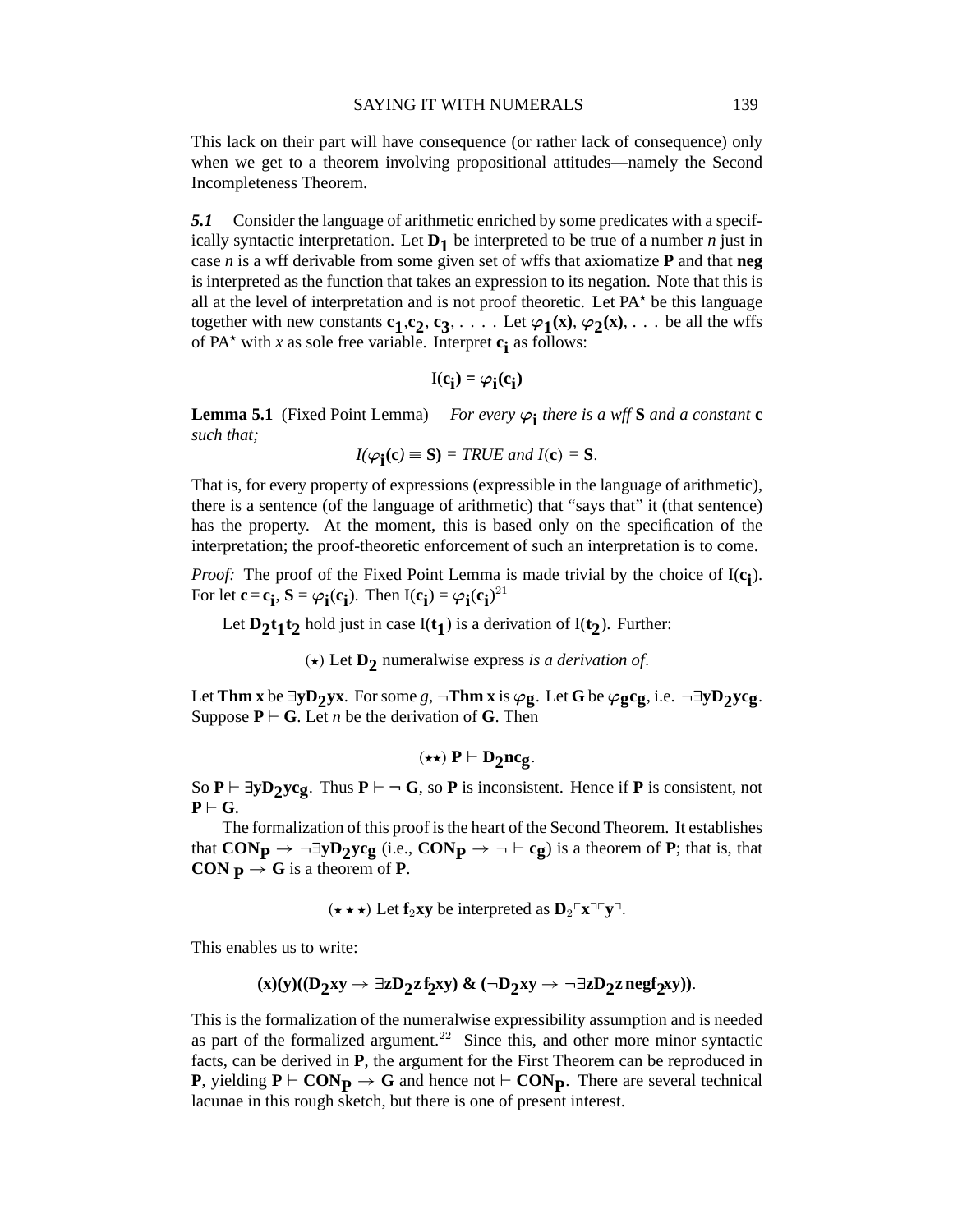The interpretation of  $f_2xy$ , bruited in  $(\star \star \star)$  is a two-place function, mapping a pair of numbers (i.e. syntactic objects) to the sentence formed by the predicate  $D_2$  filled in with the standard numerals for *x* and *y*. This means that the step to the formalization of  $(\star \star)$  is *not* warranted merely by our the formalization of  $(\star)$ ; for  $(\star)$  is about numeralwise expressibility which utilizes the standard numerals, whereas  $(\star \star)$ contains  $c_g$ . Here, and in other steps, we need that the  $c_i$  are standard names; i.e.,  $P \vdash$  $c_i$  = **n** just in case  $I(c_i)$  = n. Indeed, if the  $c_i$  had different, proof-theoretically tricky, properties the formalization of  $(\star)$  will not be applicable. Recalling the reading of the Fixed Point Lemma, the underlying mechanism of the Gödel Theorems, we see that the reading given of it is supportable only if  $P \vdash c_i = n$ . This is a technical analog of restrictions on arbitrary dubbings; the reference fixing description cannot be just any definite description. And what is at the heart of the involvement of the standard numerals is their intimate connection with induction.

*5.2* It is instructive in this context to consider a related form of the deviant expression in arithmetic of syntactic propositions. It is clear from the proof of the First Theorem that each instance of the Gödel sentence or the consistency sentence is derivable. That is, for every *x*;  $P \vdash \neg Pf(x, \neg 0=1 \neg)$ ; it is a primary moral of the First Theorem that the quantifier in the preceding cannot pass through the turnstile. For, we only have two ways of understanding "for every *x*;  $P \vdash \neg Pf(x, \ulcorner 0=1 \urcorner)$ ". Most plausibly it means:  $P \vdash \neg Pf(0, \ulcorner 0=1 \urcorner) \& P \vdash \neg Pf(1, \ulcorner 0=1 \urcorner) \& \ldots$ , which is true, and, in effect, lops off the non-standard numbers. Indeed, construed this way, it is formalizable and derivable. Its formalization would contain the numeral for  $\neg P f(x, \ulcorner 0 = 1 \urcorner)$ , the substitution function and the provability predicate, all within the scope of the universal quantifier. The quantifier, however, passes through the filter of standard naming. If it didn't, if  $\Box$  took formulas to terms like the  $c_i$ , in the absence of  $\vdash c_i = i$ , then the substitution version might not be derivable. The alternative reading, which is simply the Gödel sentence, is not equivalent and, of course, not derivable.

What sense other than substitutional could be given to "for every *x*;  $P \vdash \neg Pf(x, \neg Pf(x))$ **0=1**-**)**"? The substitutional enforces the default intent that the range of the universal quantifier be just the standard integers; that is what we mean in English by "for all *n*". Now the construction of *Prf*( $x$ ,  $\lceil 0=1 \rceil$ ), as Feferman does it, for example, gives a sense to quantifying in, such that  $\forall x \neg Pf(x, \neg 0=1 \neg)$  is a perfectly ordinary (though lengthy) formula of **P** and one which adequately captures not  $\vdash$  0=1. "Adequately captures" here has a straightforward unpacking, as in (R1)—any *proof* we had of not **0=1** would fail to transcribe as a derivation of **P**.

*6*

[A] problem is cognitive relations, including *de re* propositional attitudes; if I see on a blackboard the formula " $(x)(\neg x)$  $0 \rightarrow \exists y(x = Sy)$ ", I do not see the number that corresponds to it under some arithmetization of the syntax of first-order arithmetic ... . What is basic to the concept of type gives identity and difference relations only to other types in the same system of symbols... . [T]his kind of consideration does show a significant disanalogy be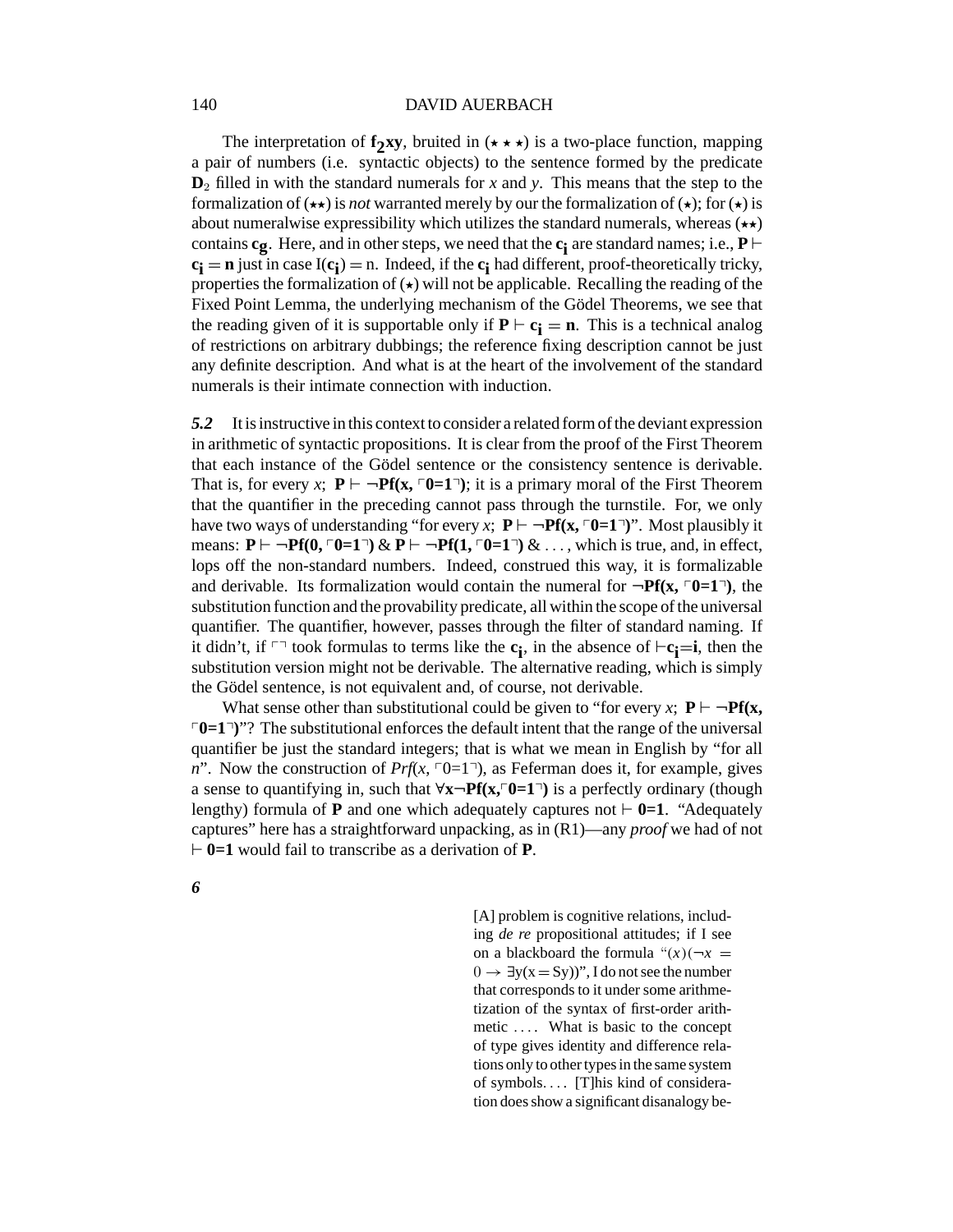tween this kind of mathematical intuition and ordinary perception. *What is intuited* depends on the concept brought to the situation by the subject. (Parsons [17], p. 161)

The semantic mechanisms formalized above do, as Parsons would insist they have to, go beyond intuition. Indeed, the concept "brought to the situation" *includes* just the one that Parsons seems to mark as beyond the limit of (Parsons' version of Kant's notion of) intuition—induction. We have seen that what marks the standard numerals as such is their place in the induction scheme. Similarly, what enables **P** (and us) to encode the notion of a formal system is its (and our) ability to "follow" an inductive definition, namely the definition of *is a derivation of*. This view of the mode of presentation of numbers and formal objects has some consequences and some problems.

For example, it leads to the following claim about certain versions of the Second Theorem. Although the First Incompleteness Theorem can be proved *about* weak systems, such as finitely axiomatizable **Q**, it can only be proved *in* systems with induction. The correct synopsis of this situation is that no formula of a weak system expresses the consistency of that system. Sufficiently weak-minded Ralphs couldn't even entertain the proposition that  $CONF$ , much less believe it.<sup>23</sup>

Other consequences concern the application of the technical facts to problems of direct reference. In one sense we have arrived at the not at all startling claim that the mode of presentation of the integers involves the inductive presentation of the integers. This is hardly news—it occupies a niche in a long tradition that ties our cognitive relations to the integers to our grasp of the notion of a progression, or the notion of adding one and going on in the same way.

The novelties lie in: (1) the location of this mode of cognitive relation to the integers in a specific place in a semantic scheme—as the warrant for direct reference to integers; and similarly for (Gödelized) formal objects; (2) the discovery of prior proof-theoretic enforcement of the distinction between terms of direct reference and others; (3) an approach to the solution of some problems of reference to abstract objects.

There are, however, problems that arise whenever the particular natures of numbers and formalisms begins to play a role. We need to say a little more about the special nature of the modes of presentation of integers and of formalisms. $^{24}$ 

Fixing the referents for numerals is a wholesale affair, tied to an inductive scheme. There is no such thing as piecemeal, one-by-one, referent fixing in the realm of numbers—unless, of course, it is parasitic on a prior wholesale fixing. We also observe that certain modes of presentation of numbers are privileged, in that they support direct reference.

Parsons' conundrum, presented in the epigraph, now goes like this. We would like '6' and '110 $_2$ ' to directly refer to 6 and to assimilate solutions to the Puzzling Peano worry to whatever solution seems to work for analogous puzzles of direct reference (whether this takes the form of a triadic belief relation approach, a dyadic belief approach that de-privileges our grasp of propositions, or some other). The deep problem is to avoid having direct reference to (or belief about) formalisms and other syntactic objects be direct reference to (or belief about) numbers. To do this we need to see if Parsons' suggestion, concerning the concept of type, can be recreated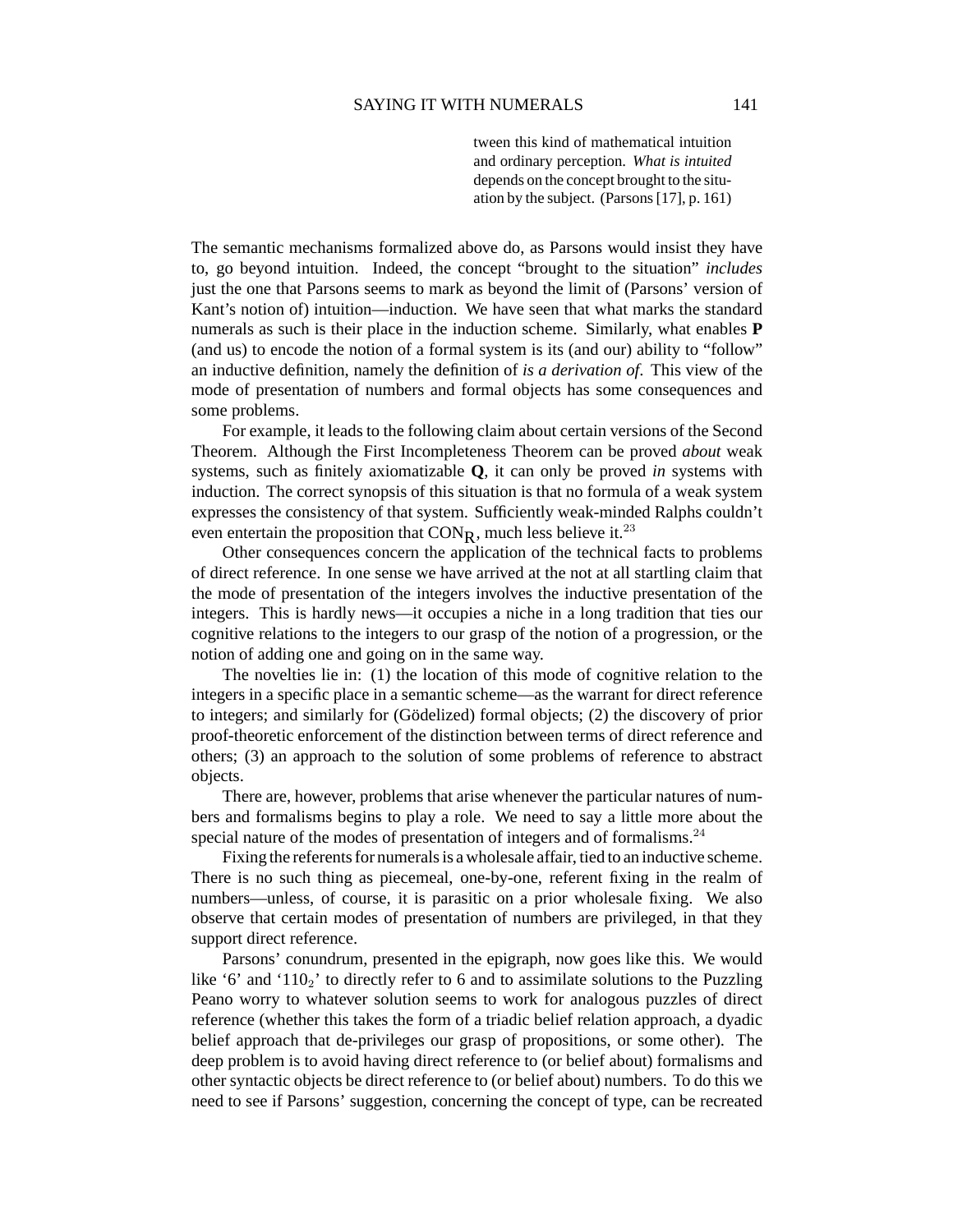in the current context. I think it can. We need to take the inductive reference fixing of names of syntactic entities as being only synthetically related to the reference fixing of numbers.

Fixing the referent of syntactic entities purely extensionally, through the Gödelization, is deficient. This negative thesis is supported by the bad behavior of the **ci** in section 5. However, the treatment in that section is not detailed enough to support a more positive thesis concerning how reference to syntactic entities can be independently handled, without parasitism on the standard numerals. The Feferman treatment, sketched in section 4, is a useful beginning. The mode of presentation of a formalism is reduced to a formula that picks out the axioms in a non-deviant way. It is not misleading to conceive of this as representing a formalism within **P** by transcribing its presentation as it would appear in a rigorous logic text. (Part of Feferman's contribution is to show how this can be done in a uniform way across a wide class of formalisms.) This would include the inductive definitions of the various syntactic categories of a formalism up to and including *is a derivation of*. Fully breaking the spell of Gödelization requires an even more principled approach that constructs a canonical theory of formalisms in the language of syntactic theory (with concatenation as a primitive, for example). In either of these last two approaches the key feature is that the inductive definitions and proofs proceed within the natural syntactic categories and are only related to numbers *via* the semantically accidental process of arithmetization. It is only at this last step that we are tempted to say that a formula of an arithmetically construed formalism says syntactic things. And this step we can do without.<sup>25</sup> Thus the realm of numerals and the realm of terms referring to formalisms are distinct, and we can regard our use of arithmetization as a convenient heuristic for representing some of the important features shared by reference to numbers and reference to formalisms. In the terminology of the epigraph the concepts brought to the two situations (reference to numbers, reference to formalisms) are represented by the different inductive schemes in number theory and formal systems theory. Arithmetization is semantic accident.

*6.1* My development of Ackerman's proposal has, therefore, two primary virtues. It reveals a deeper semantic kinship between reference to abstract and concrete objects than Kaplan, for one, was inclined to credit. It also marks an epistemic boundary at an independently defensible place. Much more could be said concerning the relationship between the standard names of proof theory and the proper names of ordinary language. Much more could be said concerning the concepts brought to our conceiving of numbers and our conceiving of formalisms. Nothing ontologically astonishing about numbers has been revealed, any more than the nature of cities is unveiled in treatments of Kripke's puzzle or the nature of persons by accounts of direct reference to people. I hope to have indicted how it is possible that numerals give us reference freed, not just of empirical, but of synthetic vicissitudes.<sup>26</sup>

**Acknowledgment** This paper, in various guises since 1984, has benefited much from the attentions of David Austin, Randy Carter, Alice Y. Kaplan and Harold Levin as well as François Recanati, Dan Sperber, Pierre Jacob, Dan Drai and Dalia Drai of the Friday Group of the CNRS.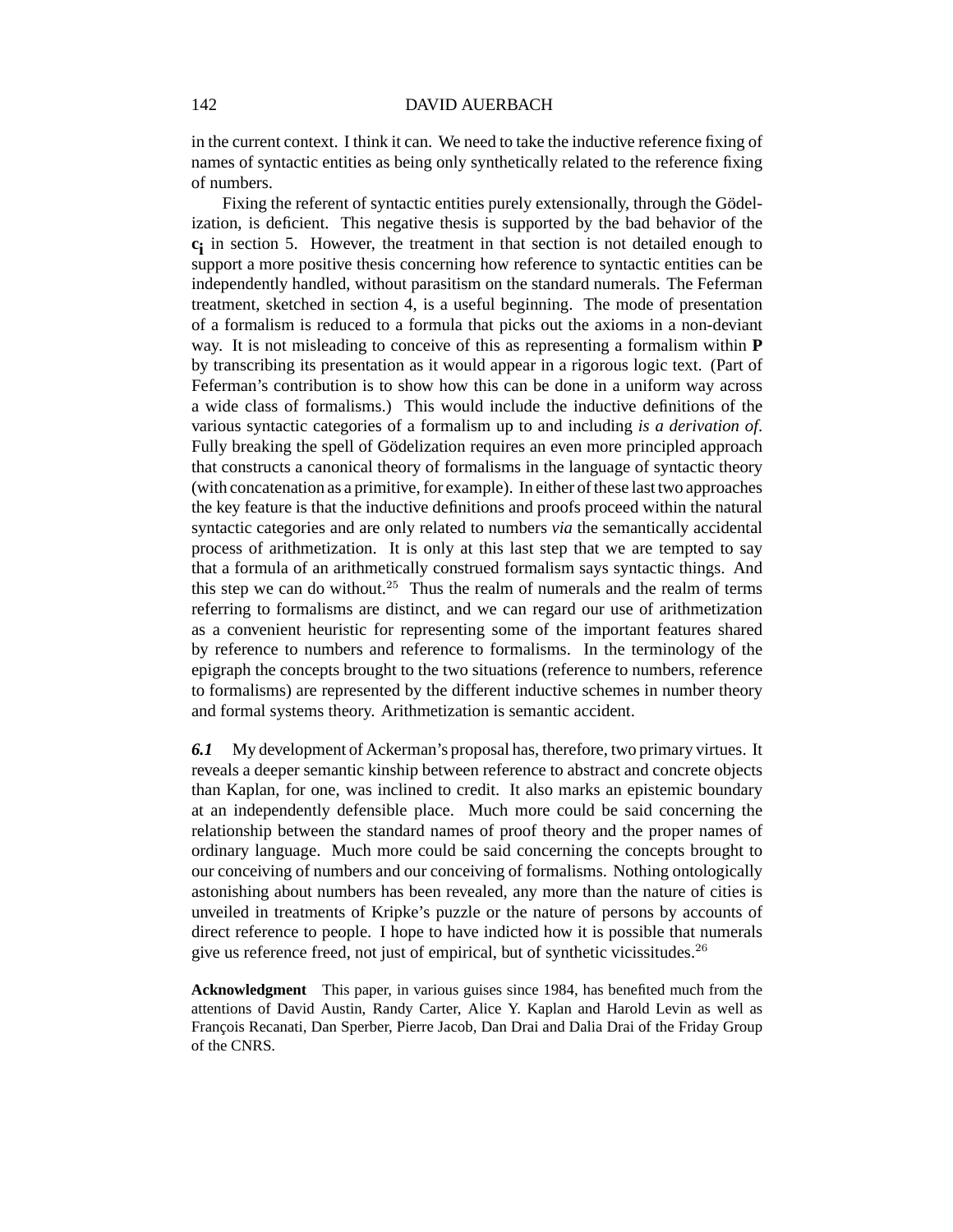# SAYING IT WITH NUMERALS 143

#### NOTES

- 1. As an exercise one could Putnam a Frege-Russell and run a Twin Earth conundrum reminiscent of Benacerraf's worries over set-theoretic "identifications" of numbers in his [4].
- 2. See her [1], p. 147. *Some* remarks in Kaplan point away from this otherwise straightforward reading of his stance. The "always" of "they always pick out the same number", in the characterization of reliability, leaves room for interpretation(!)—Kaplan's reference to his dissertation would suggest reading "always", not as "in every possible circumstance", but as "in all models." Room for interpretation is similarly left in the space between freedom from empirical vicissitudes (necessity) and his "linguistic grounds". The considerations in subsequent sections will supply boundaries for this space.
- 3. Cf. Tyler Burge's [9]. Burge asserts that "beliefs attributed with 'Pegasus' are sometimes not *de re*."
- 4. This problem crosses the abstract/physical object boundary. One attractive class of solutions, due to Kaplan, Perry and others is to treat belief as a triadic relation between a person, a sentential meaning, and a proposition. For an interesting discussion and treatment of a difficult case, see Mark Richard's [19].
- 5. I borrow Nathan Salmon's terminology of "guises", because of its non-technical "sound" matches the looseness with which I use it.
- 6. Although I doubt that 'quatre-vingt-seize' is a variant spelling of '96'.
- 7. The historical impetus was Hilbert's insistence that meta-mathematics become mathematics; Gödel obliged. Formal arithmetic, *construed as arithmetic*, is extensional; its reinterpretation as its own (partial) metatheory isn't. The nice fact, uncovered by treatments of the Second Theorem, is that the intensionality of meta-mathematics can be straightforwardly represented in formal arithmetic, (see also note 12).
- 8. Designators of formal objects will be in bold face; this convention will extend to using designators of English to pick out corresponding (according to the interpretation in effect) formal objects. '2' refers to a number, but '**2**' refers to a term whose interpretation is given by I(**2**)=2. '**c1**', ' **c2**', ' **c3**' might just as well have been '**1**', '**2**', '**3**'.
- 9. A simple way to see the essence of this observation is as follows: Let **G** be the Gödel sentence; then  $\iota$ **x**((G & **x**=5)  $\vee$  (¬G & **x**=0))=5 is true but not derivable. Lifting our eyes for a moment from Peano arithmetic, what should we say about systems without induction? After all, if the standardness of **0** and **S** are linked to their appearance in the induction scheme, will standardness vanish in systems without induction? Yes. The formulas of such systems are best thought of as not "saying" anything much, (cf. note 23).
- 10. Mark Steiner, in his [24], p. 29, discounts an anti-logicist worry concerning the predicate *NNx*, given by  $(F)(F0 \& (y) [Fy \rightarrow FSy] \rightarrow Fx)$ , and the numerals **0**, **S0**, **SS0**,... The discounted worry is, roughly, that the proof that  $NNx$  is true of all and only  $0, S0, SS0,...$ requires induction. Cf. the "lacuna" discussed in section 5.
- 11. A fuller account of this notion of "reading" a formula is presented in Auerbach [3].
- 12. For what must be meant here by '**P** proves that  $\varphi$ ' is that one of **P**'s theorems is a formula whose English translate, relative to the standard specification of the interpretation, is  $\varphi$ . Using the notational convention in force, we can say that **P** proves that  $2 + 2 = 4$  just in case  $2 + 2 = 4$  is derivable in **P**. The constraints on our "bold-face mapping" are more severe than those provided by a Frege-Tarski extensional semantics.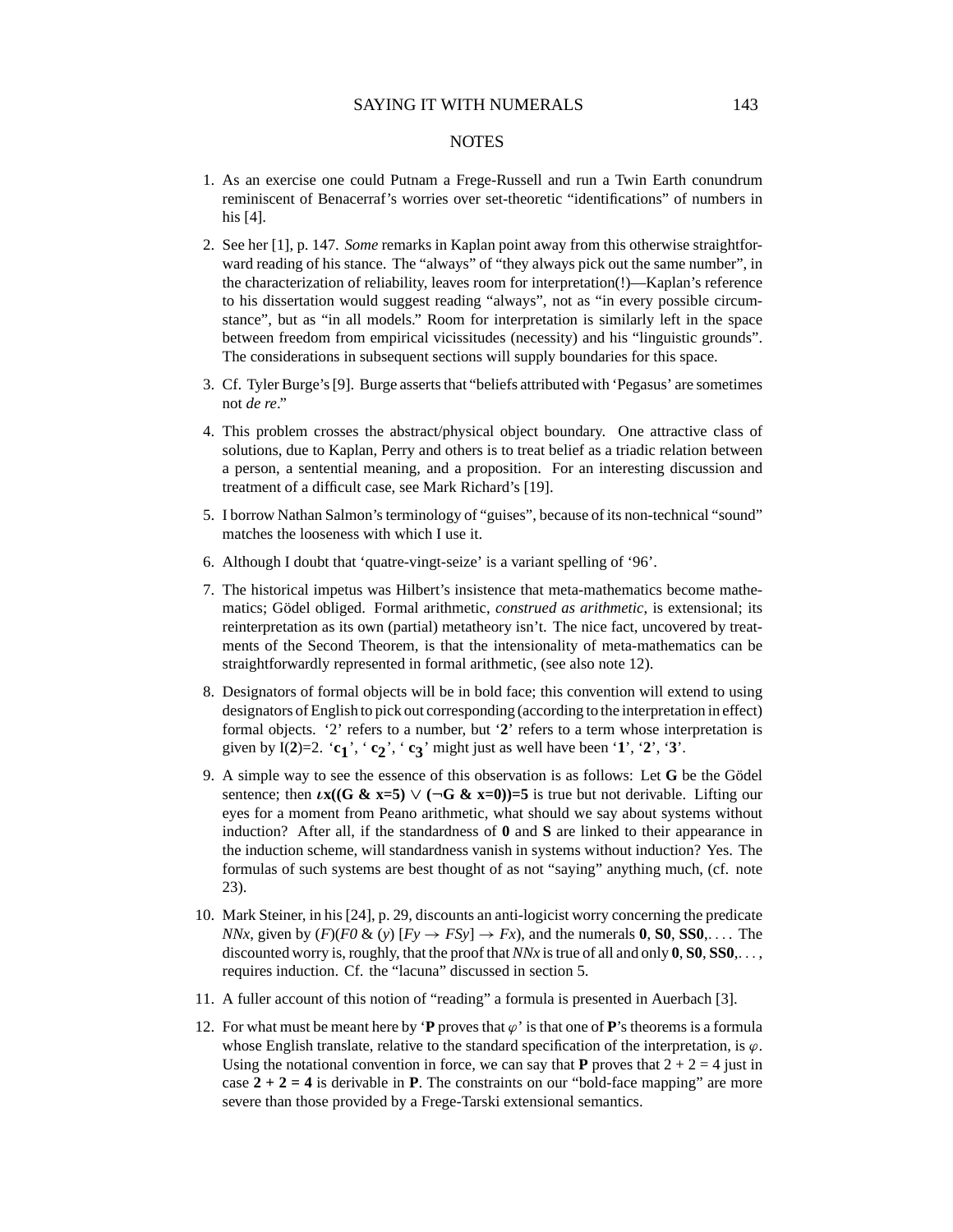- 13. *We* are representing Edna's two disjoint sets of beliefs by the same axiomatization; this example is mute concerning the psycholinguistic matter of Edna's internal representations. However, they certainly aren't represented one by one; and, plausibly, Edna's finitely presented representation of the theorems of **P** *qua* syntactic beliefs will not be a presentation of the Peano axioms. As to the underlying logical form of **P is consistent**, the reader is referred to the works mentioned in note 15. The disjointness of Edna's arithmetic beliefs from her syntactic beliefs is discussed in the last section.
- 14. Many different notions of subsystem will do here. For Ralph's upcoming belief state he need understand very little about the notion of subsystem; no more, in fact, than the bare terminology suggests. For concreteness the following will do: the *n*th subsystem is the formalism characterized by the axioms  $\lt n$ . **P** is not finitely axiomatizable, and so will have infinitely many subsystems in this sense, no matter what representation of **P** is settled on.
- 15. Many technical details are suppressed below; no complete treatment is to be found here. The reader unacquainted with adequate proofs of the Gödel Second Incompleteness Theorem will have to take much on faith. The principle article of faith is that the representation of the consistency sentence for a formalism as **P is consistent** is not wildly misleading as to the consistency sentence's logical form. The incredulous will wish to consult: Boolos [6]; Boolos and Jeffrey [8]; Feferman [11]; Jeroslow [13]; and Monk [16]. The following are not as resolutely technical but do stress the relevant complications: Auerbach [2]; Boolos [7]; and Detlefsen [10]. The Second Theorem is not as well understood as the First and is consequently scanted in popularizations of the Gödel results.
- 16. Numeralwise expressibility is a three-place relation among formal systems, relations or properties of numbers, and predicates of formal systems. A formal predicate that numeralwise expresses a relation in an arithmetically correct formal system is thereby guaranteed to be extensionally correct with respect to that relation. More precisely:  $\varphi$ numeralwise expresses *R*, *R* an *m*-place relation, iff

i) 
$$
R(n_1,...n_m) \rightarrow \vdash \varphi(\mathbf{n_1}...\mathbf{n_m})
$$
  
ii)  $\neg R(n_1,...n_m) \rightarrow \vdash \neg \varphi(\mathbf{n_1}...\mathbf{n_m}),$ 

where **n** is the standard numeral for *n*.

- 17. N.B. '**0=1**' won't do here. '**0=1**' is a notation for a formal sentence—what is required is a notation for a term that stands for the (number of that) sentence. So  $\Box$  maps numbers (i.e., Gödelized syntactic objects) to closed terms, namely the standard numerals. That is, **0=1**- is the numeral for **0=1**. What makes this very like quotation is that it results in standard names. In proof theory this context even supports quantifying in. This is one of those rare instances where the use/mention distinction bears much philosophical weight.
- 18. Note that the standard gloss of the Second Theorem ("No sufficiently strong formal system can prove its own consistency.") demands a semantics for the formalism; the deviant proof predicates show that this cannot be an extensional semantics. For an elaboration of this and related points, see Auerbach [2]. Note also that I have yielded to custom in using "provably equivalent" and "proof-predicate" where my advertised convention would demand "derivably equivalent" and "derivability-predicate".
- 19. Better than sufficient. These deviant proof predicates arise from Rosser's enhancement of the Gödel result and are often called Rosser-type predicates.
- 20. So a prover of the First Theorem shows that the definitions pick out numeralwise expressible sets by adverting to the form of the definitions. When the prover in question is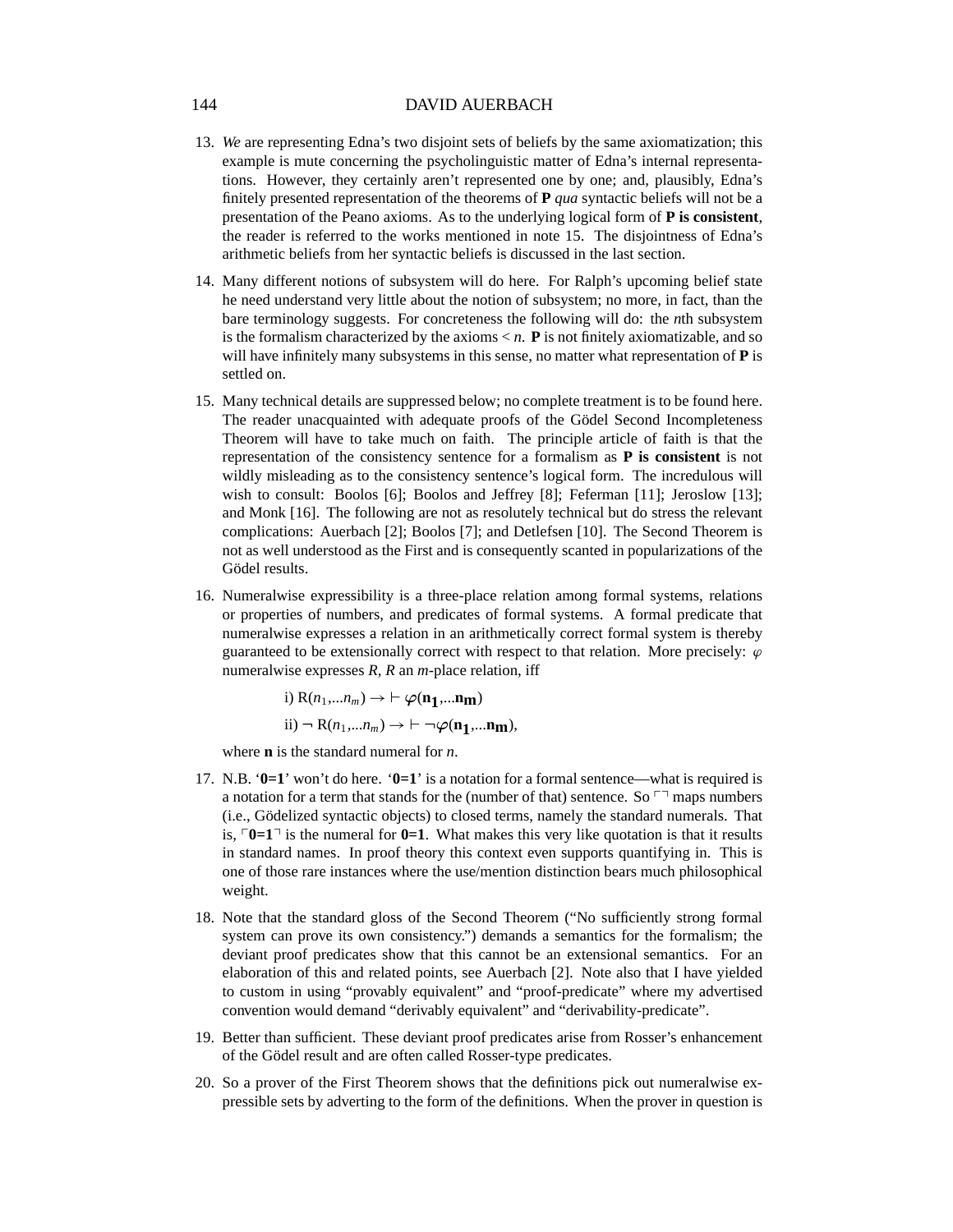**P** itself, as in the context of the Second Theorem, we need a formalization of appropriate form. This, in effect, is what Feferman gives us with RE-formula. An RE-formula is one that canonically, as a matter of form, picks out a recursively enumerable set.

- 21. Tarski's Theorem follows immediately. This low-overhead version of the Fixed Point Lemma comes to me from Harold Levin, who credits a version of it to Saul Kripke. Raymond Smullyan has published an interesting variant on this approach (see his [22]) in which one "constant" takes the place of all of ours; its interpretation changes with the formula in which it occurs.
- 22. The derivability of this formula plays the role in the present paper that F-LPC, Formalized local provability completeness, does in [3].
- 23. Proofs of a Second Theorem for weak systems are radically different in method; they are not proved by showing how to formalize a proof of the First Theorem. I would maintain that what they establish is at best a weak analog to the Second Theorem. See Bezboruah's and Shepherdson's [5].
- 24. I have said as little as possible about the full content of the mode of presentation, other than to point to the involvement of induction, and thus to the wholesale nature of the reference fixing. There are two reasons for this vagueness. First, I wanted to utilize the relatively simple facts about our pre-existing first-order codifications of arithmetic knowledge – codifications that indicate necessary conditions on appropriate modes of presentation. Secondly, strengthening these codifications to isolate sufficient conditions would not only complicate the technical machinery, but involve substantial foundational issues. For example, I think that a second-order characterization actually underlies our concept of number. And *part* of the reason for this involves the neglected issue of the cardinal, as well as the ordinal, aspect of number. Thus, while certain necessary conditions on the content of the mode of presentation for numbers are forthcoming, sufficient aspects are controversial and lie outside the present framework.
- 25. The best way to isolate the essential character of formalisms is to represent them as Post Canonical Systems. The classic here is R. Smullyan's [23], but see also Fitting's [12].

#### REFERENCES

- [1] Ackerman, D., "*De Re* Propositional attitudes towards integers," *Southwestern Journal of Philosophy*, vol. 9 (1978), pp. 145-153.
- [2] Auerbach, D., "Intensionality and the Gödel theorems," *Philosophical Studies*, vol. 21 (1985), pp. 337-352.
- [3] Auerbach, D., "How to say things with formalisms," pp. 77-93 in *Proof, Logic, and Formalisation*, edited by M. Detlefsen, Routledge, London, 1992.
- [4] Benacerraf, p., "What numbers could not be," *Philosophical Review*, vol. 74 (1965), pp. 47-73.
- [5] Bezbourah, A., and Sheperdson, J., "Gödel's second incompleteness theorem for Q," *Journal of Symbolic Logic*, vol. 41 (1976), pp. 503-512.
- [6] Boolos, G., *The Unprovability of Consistency: An Essay in Modal Logic*, Cambridge University Press, Cambridge, 1978.
- [7] Boolos, G., "The logic of provability," *American Mathematical Monthly*, vol. 91 (1984), pp. 470-479.